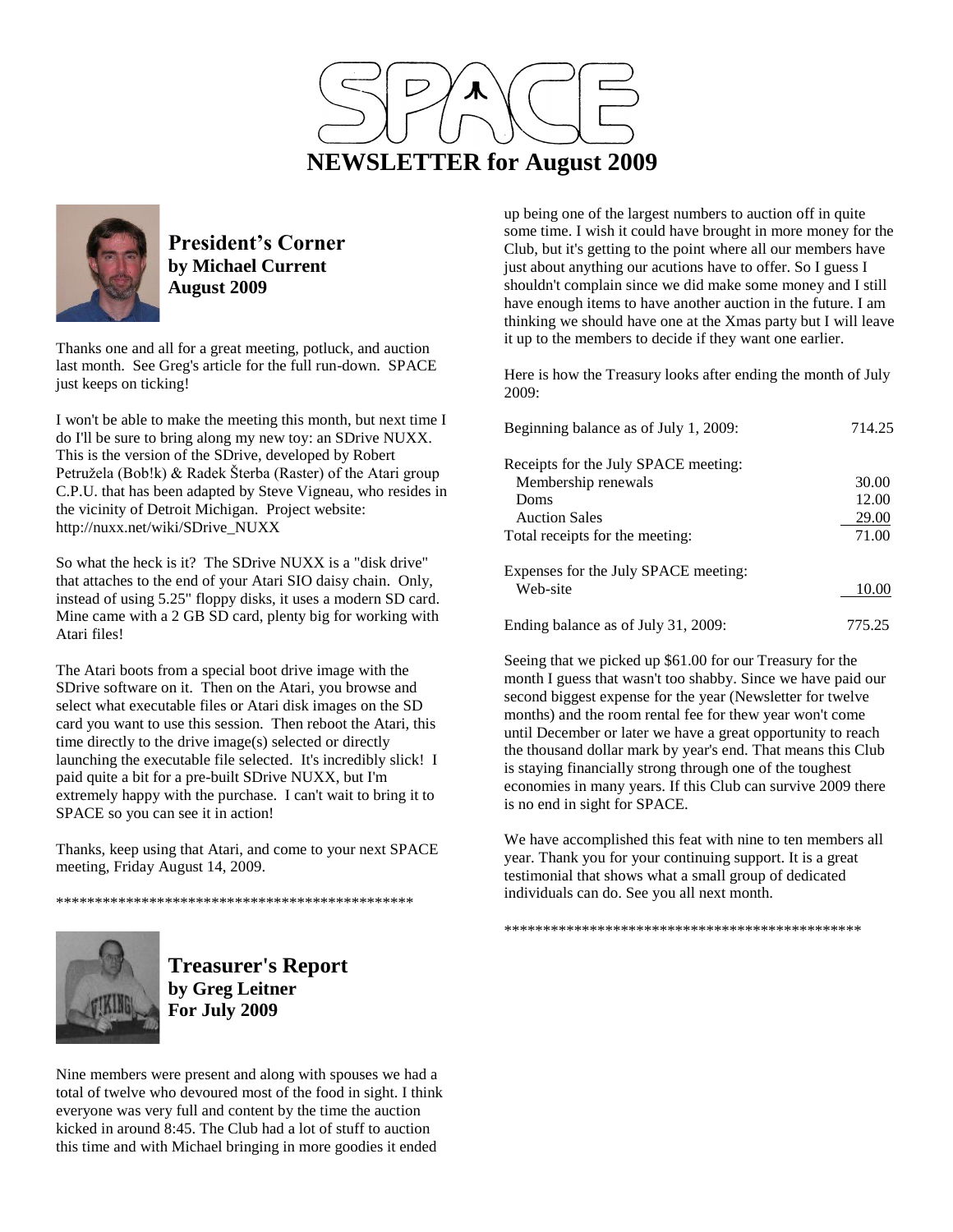#### **Secretary's Report By Steven Peck For July 2009**

Well we survived another month, didn't we folks?

I really enjoyed the SPACE Birthday Party 2009, didn't you? Just about everyone that was paid up made it to the Party (I believe eight showed up for it). Good food everyone, by the way. Thanks for the contribution to those who did.

It was another good auction. Lots of good Atari ST and 8-bit stuff as usual. I think that overall it was a very good time. I enjoyed it, and I am sure everyone else enjoyed it. It was a lot of fun and I am glad to be a part of it all. I think that we are making our presence known on the Internet with the YouTube channel and the Facebook page for SPACE. With the treasury doing so good at the moment, I am hoping that we can stay strong for another 2 1/2 decades.

After all, I would like to see the SPACE 50th Birthday. But, that still a ways out. Anyway, just being hopeful. Excelsior, fellow Atarians!

\*\*\*\*\*\*\*\*\*\*\*\*\*\*\*\*\*\*\*\*\*\*\*\*\*\*\*\*\*\*\*\*\*\*\*\*\*\*\*\*\*\*\*\*



**BBS Corner By Nolan Friedland For August 2009**

If anyone has any comments, suggestions, ideas, or submissions for the BBS Corner column or the SPACE BBS web site, you may email them to me, Nolan Friedland, at the address shown on the back of this newsletter under the "CLUB OFFICIALS" section.

\*\*\*\*\*\*\*\*\*\*\*\*\*\*\*\*\*\*\*\*\*\*\*\*\*\*\*\*\*\*\*\*\*\*\*\*\*\*\*\*\*\*\*\*

From: Michael Current [michael@mcurrent.name] Sent: Friday, July 31, 2009 9:01 PM Subject: New Jaguar game released

New Jaguar game released July 30th, 2009

GT Turbo (C.V.S.D., Jagware) writes:

A new Jaguar game !!

Matmook new C.V.S.D. coder has done is first prod, this one is a Jaguar game, featuring graphics by Bear (Videl Vision).

» Visit the game website http://dothesame.jagware.org/

\*\*\*\*\*\*\*\*\*\*\*\*\*\*\*\*\*\*\*\*\*\*\*\*\*\*\*\*\*\*\*\*\*\*\*\*\*\*\*\*\*\*\*\*

From: Michael Current [michael@mcurrent.name] Sent: Friday, July 31, 2009 8:55 PM Subject: New release from MJJ Prod

New release from MJJ Prod July 12th, 2009

MJJ Prod surprised us today with a nice release from the VIP party in France.

The demo is called 'Another Kid Story' and is made for STe. It follows the story of Animatrix - A Kid Story. Code by Tobe and Herrv, graphics by C-Rem and music by Tomchi.

» Download 'Another Kid Story" by MJJ Prod http://files.dhs.nu/files\_demo/kidstory.zip

\*\*\*\*\*\*\*\*\*\*\*\*\*\*\*\*\*\*\*\*\*\*\*\*\*\*\*\*\*\*\*\*\*\*\*\*\*\*\*\*\*\*\*\*

\*\*\*\*\*\*\*\*\*\*\*\*\*\*\*\*\*\*\*\*\*\*\*\*\*\*\*\*\*\*\*\*\*\*\*\*\*\*\*\*\*\*\*\*

\*\*\*\*\*\*\*\*\*\*\*\*\*\*\*\*\*\*\*\*\*\*\*\*\*\*\*\*\*\*\*\*\*\*\*\*\*\*\*\*\*\*\*\*

\*\*\*\*\*\*\*\*\*\*\*\*\*\*\*\*\*\*\*\*\*\*\*\*\*\*\*\*\*\*\*\*\*\*\*\*\*\*\*\*\*\*\*\*